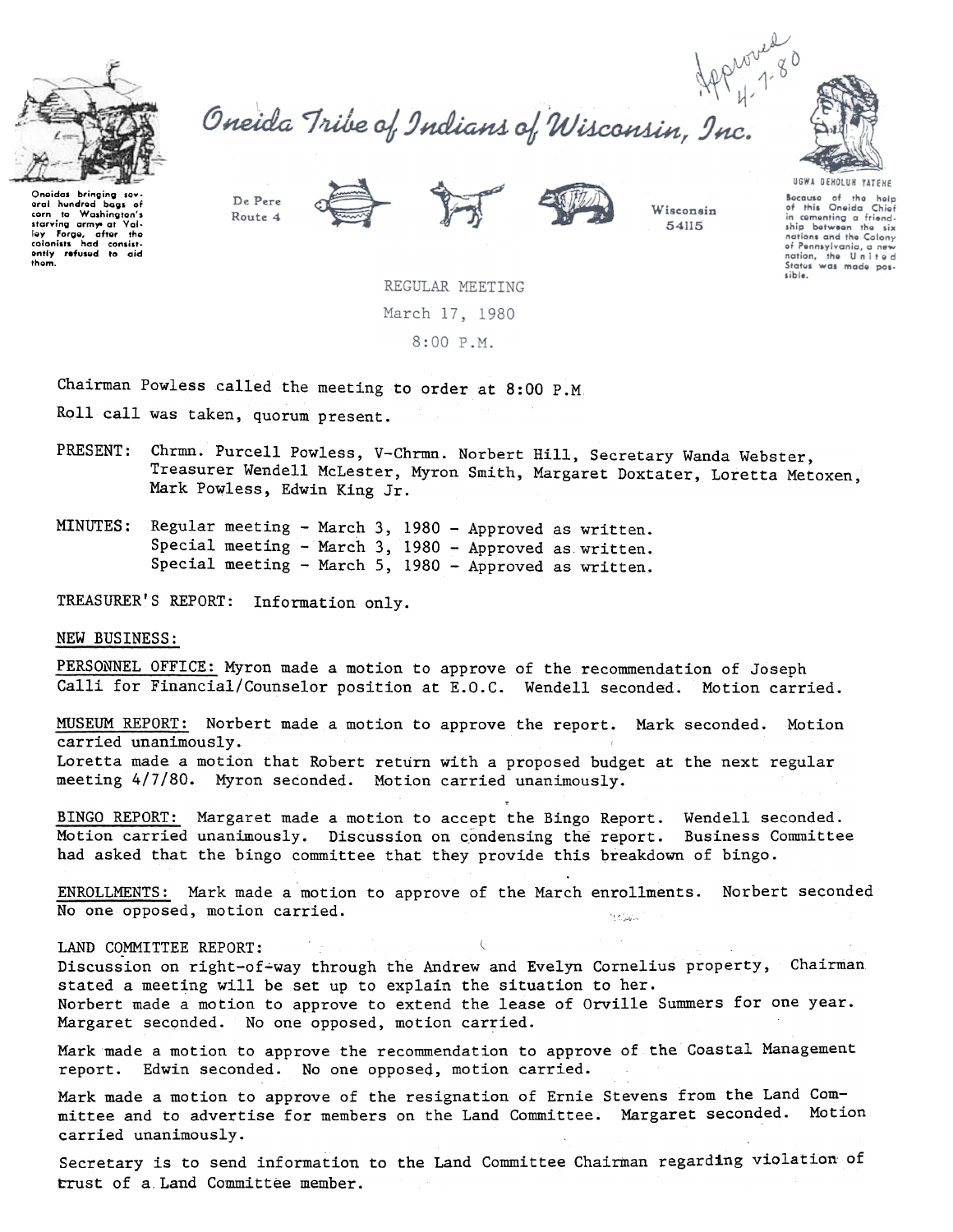leida Tribe of Indians of Wisconsin egular Monthly Meeting 3.rch 17, 1980  $3ge$  2

endell made a motion to approve of the report. Norbert seconded. Motion carri

ROOUOIS FARM RESOLUTION: Resolution for BIA funds to plan, conduct and administer the ribal home garden project.

ark made a motion to adopt the resolution. Loretta seconded. Vote was 7 for, with 1 opposin Myron) Motion carried.

 $\epsilon_{\rm{esc}}$ 

IBRARY REPORT: Norbert made a motion to approve the report. Edwin seconded. Motion arried unanimously.

endell made a motion that the Tribe be incompliance with government regulations in eference to wages for the Library Assistant, she is currently getting \$2.97 should be ;etting \$3.10 an hour. Myron seconded. Motion carried unanimously.

NEIDA HOUSING REPORT: Mark made a motion to approve the report. Edwin seconded. Motion arried unanimously.

:OMMISSION ON AGING RESOLUTION: Wendell made a motion to adopt resolution. Norbert seconded. fotion carried unanimously. (Resolution that the Business Committee support and authorize ).L~ 95-478, Title VI grant be the responsibility of the Oneida Reservation Commission on \.ging, and that they follow the Oneida Tribal Program policies.)

~OC REPORT: Edwin made a motion to approve of Jan. and Feb. reports. Mark seconded. 1otion carried.

~ochelle request travel on March 28-30 to Conference in Chicago. (Mileage only) Also ~equesting-travel for staff on April 17 & 18 to Lake Geneva. Wendell suggest Rochelle :heck to see if 'she has travel money in her budget and come back to the Business Committee. >ecretary will schedule meeting with Rochelle.

## )NEIDA NATION MEMORIAL BUILDING: Informational

:ETA REPORT: Mark made a motion to approve of the recommendation to hire Mark Ninham for the psoition of Recreation Assistant. Loretta seconded. No one opposed, motion

Norbert made a motion to approve the recommendation to hire Jackie Danforth for the position of Boys/Girls Club Physicial Education Coordinator. Wendell seconded. Vote was 7 for with 1 opposing. (Mark)

Loretta moved to approve the recommendation of John Soldier as Woodcutting Supervisor, and Brian Blozinski as the assistant. Wendell seconded. Vote was 6 for with 2 opposing. Motion carried.

Mark made a motion to the Ceta minutes of 2/27/80 and 3/13/80. Edwin seconded. Vote was 8 for with 1 opposing. Motion carried.

EARLY CHILDHOOD FEBRUARY REPORT: Edwin made a motion to approve the report. Norbert seconded. No one opposed, motion carried.

HEALTH BOARD REPORT: Mark made a motion to approve the report. Margaret seconded. Vote was 7 for with 1 opposing (Myron) Motion carried.

HEALTH CENTER REPORT: Wendell made a motion to approve the report. Margaret seconded

Motion carried unanimously.<br>Discussion on the Tribal Attorney spending so much time on the Indian Child Welfare Ad Hoc Committee. It is also very costly to send him all over.

Audrey asked if the Health Center project is closed out, there is \$1,000 left. Mark made a motion to accept the Health Center Building as is and complete the punch-list. Margaret seconded. Motion carried unanimously.